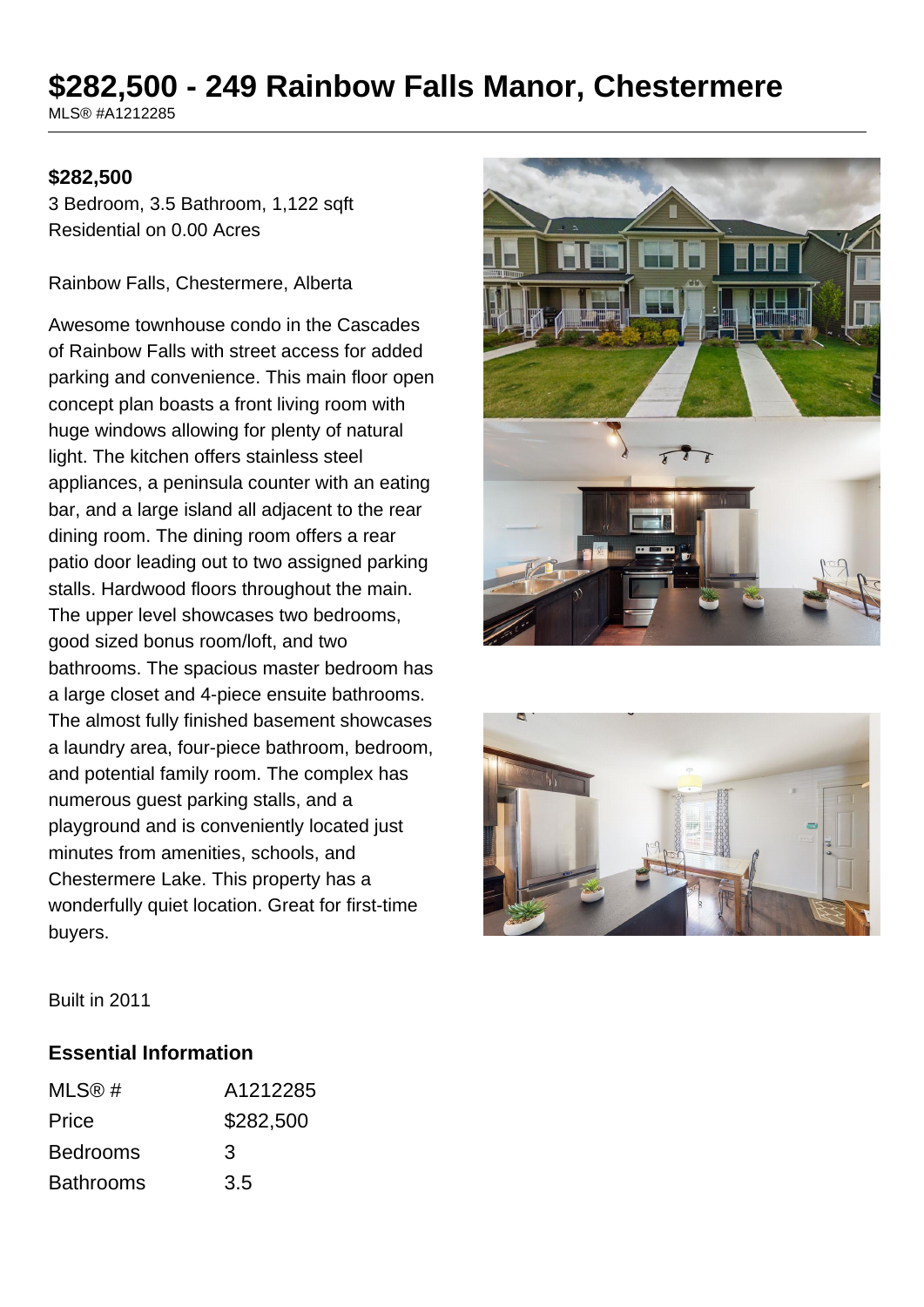| <b>Full Baths</b>            | 3                                                                                                                                                           |  |
|------------------------------|-------------------------------------------------------------------------------------------------------------------------------------------------------------|--|
| <b>Half Baths</b>            | 1                                                                                                                                                           |  |
| Square Footage               | 1,122                                                                                                                                                       |  |
| <b>Year Built</b>            | 2011                                                                                                                                                        |  |
| <b>Type</b>                  | <b>Residential</b>                                                                                                                                          |  |
| Sub-Type                     | Row/Townhouse                                                                                                                                               |  |
| <b>Style</b>                 | 2 Storey                                                                                                                                                    |  |
| <b>Status</b>                | Active                                                                                                                                                      |  |
| Condo Fee                    | 375                                                                                                                                                         |  |
|                              | Condo Fee IncludesCommon Area Maintenance, Professional Management, Insurance,<br>Maintenance Grounds, Parking, Reserve Fund Contributions, Snow<br>Removal |  |
| <b>Community Information</b> |                                                                                                                                                             |  |
| <b>Address</b>               | 249 Rainbow Falls Manor                                                                                                                                     |  |
| Subdivision                  | <b>Rainbow Falls</b>                                                                                                                                        |  |
| City                         | Chestermere                                                                                                                                                 |  |
| Province                     | Alberta                                                                                                                                                     |  |
| <b>Postal Code</b>           | <b>T1X 0M4</b>                                                                                                                                              |  |
| <b>Amenities</b>             |                                                                                                                                                             |  |
| Amenities                    | Parking, Playground, Snow Removal                                                                                                                           |  |
| <b>Parking Spaces</b>        | 2                                                                                                                                                           |  |
| Parking                      | <b>Stall</b>                                                                                                                                                |  |

## **Interior**

| Goods Included              | <b>See Remarks</b>                                                                                      |                                          |  |
|-----------------------------|---------------------------------------------------------------------------------------------------------|------------------------------------------|--|
| Appliances                  | Dishwasher, Dryer, Electric Stove, Microwave Hood Fan, Refrigerator,<br><b>Washer, Window Coverings</b> |                                          |  |
| Heating                     | <b>Forced Air</b>                                                                                       |                                          |  |
| Cooling                     | <b>None</b>                                                                                             |                                          |  |
| <b>Has Basement</b>         | Yes                                                                                                     |                                          |  |
| <b>Basement Development</b> |                                                                                                         | Finished, Full                           |  |
| <b>Basement Type</b>        |                                                                                                         | Finished, Full                           |  |
| Flooring                    |                                                                                                         | Carpet, Ceramic Tile, Hardwood, Linoleum |  |

## **Exterior**

| <b>Exterior Features</b> Other |                              |
|--------------------------------|------------------------------|
| Lot Description                | Back Yard, Landscaped, Other |